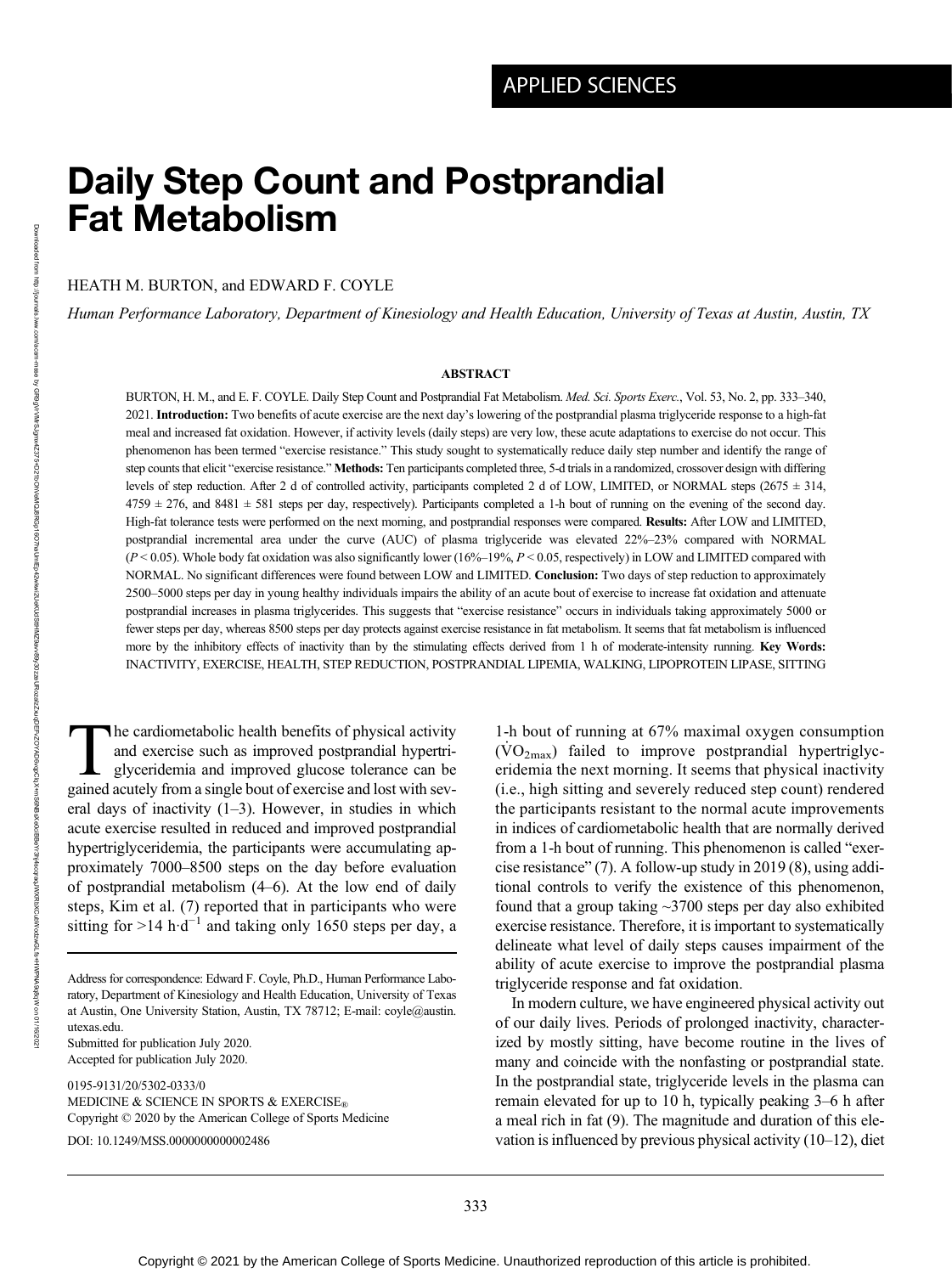(13), and genetics (14,15). As demonstrated in epidemiological studies (16,17), nonfasting plasma triglyceride levels, i.e., postprandial lipemia (PPL), better predict cardiovascular events than fasting plasma triglyceride levels and are known to be associated with diseases, including metabolic syndrome, type 2 diabetes, and atherosclerosis. In fact, in several recent epidemiological studies, inactivity and/or sitting time have been strongly associated with the risk of obesity, metabolic disorders including type 2 diabetes mellitus, and especially with cardiovascular disease (CVD) and death (18–20). Surprisingly, some have reported that the risks from prolonged sitting seem "independent" of the volume of exercise being performed (18–21). This means people who meet the recommended guidelines (AHA or American College of Sports Medicine [ACSM]) for physical activity of 150 min·wk−<sup>1</sup> of moderate-intensity exercise seem to still be at risk for developing CVD and all-cause death if they have a lifestyle routinely incorporating prolonged periods of inactive, sedentary behavior (>10–12 h·d<sup>-1</sup>) and low steps per day.

One of the strongest inverse correlations with sedentary time is time in light-intensity activity, such as walking (22). This means of course that increasing time spent ambulatory reduces sitting time. Accordingly, the manipulation of daily step count has been a popular and practical method of quantifying inactivity. Appropriately, increased daily walking has been shown to reduce cardiovascular events (23), whereas reductions in daily step number for as little as 1 wk have been associated with drastic increases in the area under the curve of plasma insulin during an oral glucose tolerance test (24). This increase showed the potential to grow to nearly 80% greater, if the reductions were maintained for two more weeks (24). Daily step reductions have also been linked to decreased  $\rm VO_{2max}$ , endothelial dysfunction, decreased insulin sensitivity, decreased lean leg mass, and increased abdominal fat (24–26).

Meanwhile, it is well established that, in the absence of high levels of daily sitting, a single bout of moderate exercise lasting 60–90 min attenuates PPL regardless of previous lipid levels (12) and training status (10,27,28). Many studies (10–12) have been conducted to investigate the effect of a single bout of moderate-intensity exercise on postprandial triglyceride levels in comparison to a control condition. Participants in these studies were asked to refrain from any planned exercise but their ambulatory activity, and walking was not carefully controlled. Furthermore, very few studies (7,8) have systematically investigated the collective effects of daily step reduction combined with moderate acute exercise. Recent studies (7,8) that drastically reduced daily step number abolished the ability of an acute bout of exercise to increase fat oxidation the next day and attenuate the increase in PPL. Some other studies seem to suggest that exercise resistance may not occur when taking as little as  $\sim$ 7900 steps per day (4).

Thus, the purpose of this study was to systematically investigate the effect of reductions in daily step number and a single 1-h bout of moderate-intensity exercise to improve the next day's postprandial responses of plasma triglyceride and glucose, as well as fat oxidation. We hypothesized that postprandial responses, after a single bout of 1-h of running at  $~65\%$  $\rm \dot{VO}_{2max}$  performed the evening before, would be impaired progressively as daily steps decreased.

#### METHODS

Ten healthy, recreationally active male  $(n = 7)$  and female  $(n = 3)$  participants completed three trials of differing daily step counts based on previously established benchmarks for daily physical activity (29). Participants were asked to take approximately 2500, 5000, and 8500 steps per day for low activity (LOW), limited activity (LIMITED), and what is considered normal activity (NORMAL), respectively, in a crossover design, each occurring over 5 d with at least a week interval between trials (Fig. 1). Participants were asked to refrain from any planned exercise outside of the experimental design. Participants were given written and verbal description of all the procedures and measurements used in this study, and written informed consent was obtained. The Institutional Review Board of the University of Texas at Austin approved this study [\(ClinicalTrials.gov](http://ClinicalTrials.gov) Identifier: NCT03697382).

Experimental design. Each trial consisted of three phases (Fig. 1). The first 2 d served as a control phase (C1 and C2),



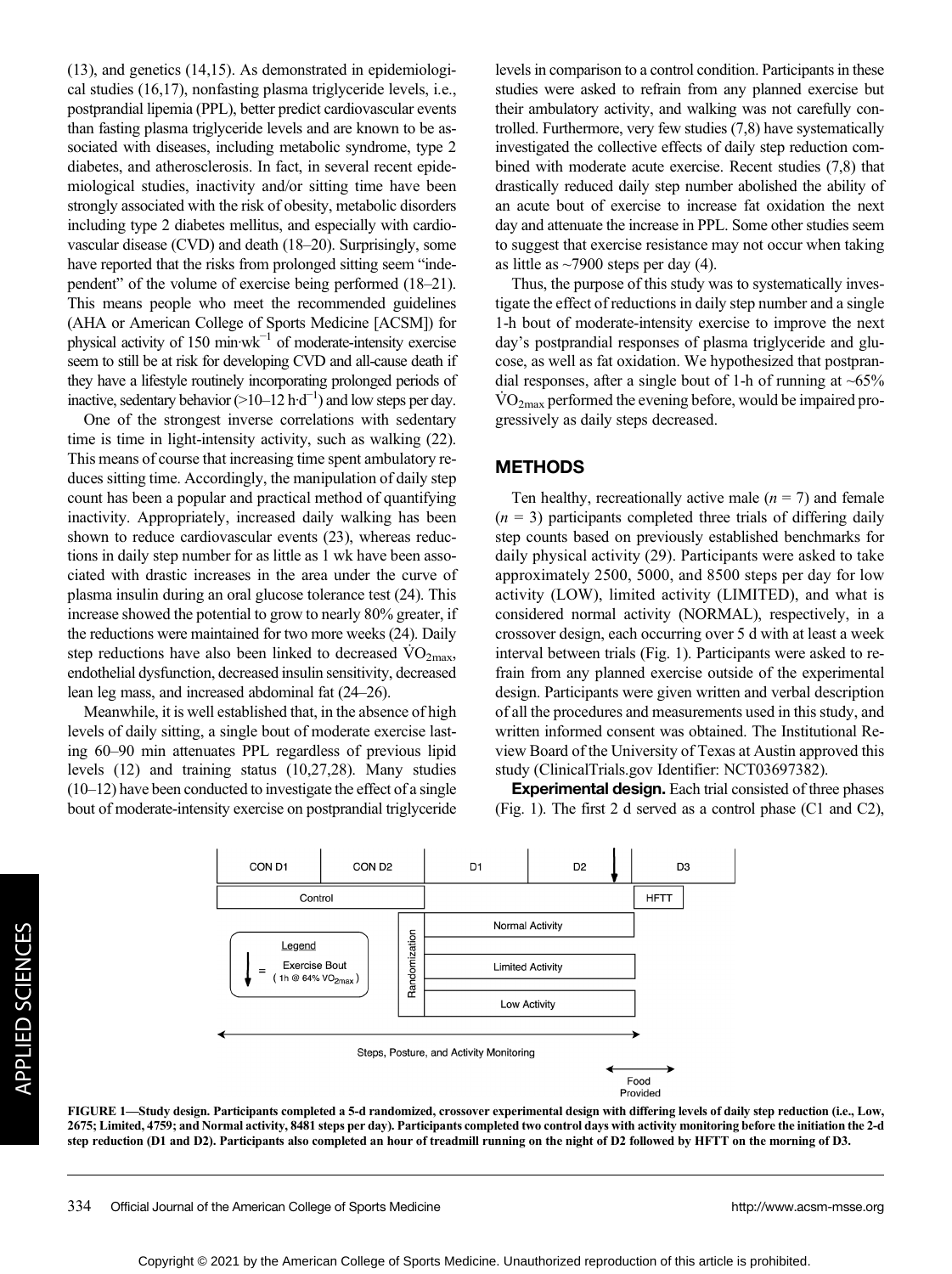which allowed for familiarization with measurements, followed by a 2-d intervention phase consisting of LOW, LIMITED, or NORMAL physical activity consisting of daily step counts that amounted to  $2675 \pm 314$ ,  $4759 \pm 276$ , or  $8481 \pm 581$  steps per day, respectively. On the evening of the second day of each trial, subjects ran for 1 h at  $64\%$  VO<sub>2max</sub> on a laboratory treadmill. On the morning of day 3, after the previous evenings run, all participants ingested a high-fat shake (i.e., high-fat tolerance tests [HFTT]), and the postprandial responses were measured over the subsequent 6-h period. Throughout the three trials, participants were instructed to refrain from any exercise other than that prescribed in the study design. Participants were also asked to keep a consistent sleep/wake cycle during the trials.

**Preliminary testing.** One week before the initiation of the first trial, participants visited the Human Performance Laboratory for a 20-min, four-stage submaximal test to determine oxygen consumption while jogging at different paces followed by determination of maximal oxygen uptake  $(\rm VO_{2max})$ . This served to determine the appropriate treadmill speed to elicit the desired intensity during the 1-h exercise bout. To determine  $\rm VO_{2max}$ , participants performed an incremental treadmill test lasting 8–12 min during which the incline was increased  $2\%$  every 2 min (30).  $\text{VO}_2$ ,  $\text{VCO}_2$ , and heart rate were monitored throughout the test, and the highest  $30\text{-s}$  VO<sub>2</sub> average was recorded for the participant's maximal oxygen consumption. The ACSM criteria for  $\rm\dot{VO}_{2max}$  were used in assessing a successful  $VO<sub>2max</sub>$  test.

Control phase. Participants were instrumented with an activity monitor worn on the midthigh to record step count (activPAL; PAL Technologies, Glasgow, Scotland), and the monitor began recording at 0000 h on the first day of the control phase (C1). Participants were asked to remain aware of their step count and to limit steps to approximately 10,000 or less during the control period (31). The activPAL provided an objective measure of daily steps throughout the duration of each trial. Visual feedback for daily steps is unavailable on the activPAL; therefore, participants were asked to use a second pedometer worn on the hip or wrist or an enabled smart phone to provide feedback on daily steps.

Intervention phase. During the intervention phase, D1 and D2, participants were asked to remain seated or lying for much of the day to accommodate their assigned level of nonexercise activity (2675, 4759, or 8481 steps per day). On D2 of each trial, participants continued to adhere to the assigned step count and additionally completed a 1-h run at 64.4%  $\rm\dot{VO}_{2max}$  at 1800 h. The steps during this bout of exercise were not included as part of the participants step total for D2.

**HFTT.** On the day of the HFTT (D5), participants reported to the laboratory at 0700 h. Body weight was measured. They then lie for 5 min before insertion of a catheter into an antecubital vein. A fasting blood sample was obtained and fat oxidation was measured before consumption of a high-fat shake (mostly melted ice cream and heavy cream, approximately 14.8 kcal·kg<sup>-1</sup> [0.8 g, 1.2 g, and 0.2  $g \cdot kg^{-1}$  BW of carbohydrate, fat, and protein, respectively]). Blood samples were collected over the next 6 h at 2, 3, 4 and 6 h postconsumption of the high-fat shake. All blood samples collected were transferred to  $K_2EDTA$  collection tubes (BD), centrifuged at 2000g for 15 min at 4°C and then stored in −80°C freezer until later analysis. During HFTT, participants were asked to remain seated quietly reading, watching movies, and/or surfing the Internet. Participants were allowed to use the restroom.

Postprandial substrate oxidation. Pre- and postprandial expired gas collection was used to assess substrate oxidation. Participants rested in a chair for 10 min, followed by expired gas collection through meteorological balloons for 10 min at 0, 2, 4, and 6 h. It has been previously demonstrated that inactivity reduces whole body fat oxidation (7).

Energy expenditure and substrate oxidation were calculated from oxygen consumption, carbon dioxide production, and RER; energy expenditure and substrate oxidation were calculated based on the methods of Frayn (32).

% energy from carbohydrate (CHO) oxidation  $= ((RER - 0.707)/0.293) \times 100$ 

 $%$  energy from fat oxidation =  $100 - %$  energy from CHO oxidation

CHO oxidation (kcal·min−<sup>1</sup> )

=  $[(\%CHO$  oxidation/100)  $\times$  VO<sub>2</sub>]  $\times$  5.05 kcal·L<sup>-1</sup> O<sub>2</sub>

fat oxidation  $(kcal·min^{-1}) = [(1 - %CHO oxidation/100)$  $\times$  VO<sub>2</sub>]  $\times$  4.7 kcal·L<sup>-1</sup> O<sub>2</sub>

energy expenditure  $(kcal·min<sup>-1</sup>) = CHO$  oxidation + fat oxidation

**Dietary control.** During the study, participants were asked to eat to satiety. Participants logged all food and were asked to consume the same foods on the days before each HFTT. On the evening before the HFTT, participants were given a low-fat meal to consume as fat in the previous meal can affect the response to a high-fat test meal (6,33). Participants were allowed to supplement higher energy expenditure during the LIMITED and the NORMAL step trials with a small snack but were asked to adhere to a diet standard in macronutrient breakdown (34).

Biochemical analysis. For plasma triglyceride and glucose concentrations, all blood samples collected were immediately transferred to K2 EDTA collection tubes (BD Vacutainer, Franklin Lakes, NJ), centrifuged at 3000g for 15 min at 4°C. Plasma was then stored in separate aliquots at −80°C until later analysis. All measurements for each participant were performed in duplicate within the same analysis. Plasma triglyceride and glucose concentrations were measured by a spectrophotometric method using commercially available kits (Pointe Scientific, Inc., Canton, MI). Intra-assay coefficients of variation for plasma triglyceride and glucose concentrations were all less than 10%.

**Statistical analysis.** Incremental  $(AUC<sub>I</sub>)$  and total area under the curve  $(AUC_T)$  for plasma triglyceride and glucose were calculated. Once calculated, repeated-measures one-way ANOVA was used to test for differences. Plasma glucose and triglyceride curves were calculated and analyzed using repeated-measures two-way ANOVA (trial $\times$ time). Daily step counts were analyzed using repeated-measures two-way ANOVA (trial $\times$ time). Similarly, RER as well as fat and carbohydrate oxidation were analyzed using repeated-measure two-way ANOVA (trial $\times$ time). When interactions were significant, Tukey's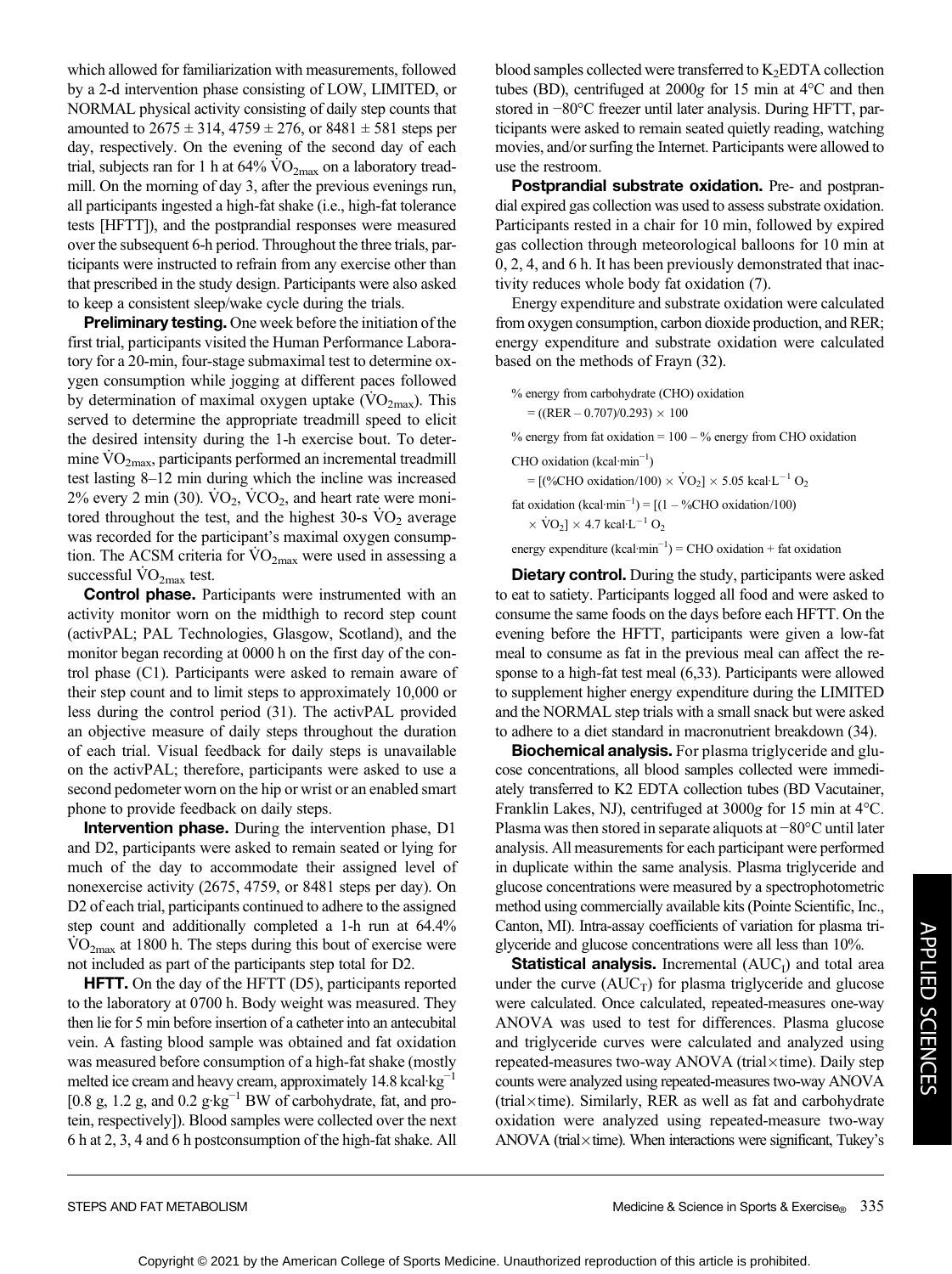TABLE 1. Average daily steps measured via activPAL activity monitor, attached on the participant's anterior thigh throughout each trial.

|                 |         | Day of Trial                                                |                                                                                                                          |    |                |
|-----------------|---------|-------------------------------------------------------------|--------------------------------------------------------------------------------------------------------------------------|----|----------------|
|                 | Trial   | C1                                                          | C <sub>2</sub>                                                                                                           | D1 | D <sub>2</sub> |
| Daily Steps Low | Limited | Normal 11.056 ± 1324 10.732 ± 936 8431 ± 732 + 8530 ± 420 + | $10.198 \pm 1476$ 11.015 $\pm$ 1159 2744 $\pm$ 331<br>$9808 \pm 1207$ 10.568 $\pm$ 1112 4482 $\pm$ 318* 5037 $\pm$ 206** |    | $2605 \pm 313$ |

Data are presented as mean  $\pm$  SE. Average daily step counts for each trial are presented for control (C1 and C2) and intervention phases (D1 and D2).

\*Significantly different from Low,  $P < 0.05$ . \*\*Significantly different from Low, P < 0.01.

†Significantly different from both Low and Limited, P < 0.01.

honestly significant difference *post hoc* tests were run. All data were analyzed using GraphPad Prism 8 (GraphPad Software Inc., La Jolla, CA). All data are expressed as mean  $\pm$  SE, unless otherwise noted; the level for statistical significance was set at  $P \leq 0.05$ .

## RESULTS

**Participant characteristics.** Ten participants (seven males and three females) were recruited from the Austin area. These participants were young, healthy, untrained to recreationally active individuals (age =  $25.7 \pm 1.8$  yr, body mass =  $79.7 \pm 5.4$  kg, height =  $173 \pm 3$  cm, BMI =  $26.4 \pm 1.2$  kg·m<sup>-2</sup>,  $\text{VO}_{2\text{max}} = 42.7 \pm 1.4 \text{ mL} \cdot \text{kg}^{-1} \cdot \text{min}^{-1}$ ).

Responses to submaximal exercise. Submaximal jogging for 1 h elicited a heart rate of  $154 \pm 4$  bpm, an oxygen consumption that equated to 64.4% of  $\rm\dot{VO}_{2max}$ , and participants reported an RPE of  $11.4 \pm 1$ . All of these are indicative of moderate-intensity exercise.

**Daily steps.** Daily steps are presented in Table 1. No significant differences were noted within or between trials for control days, which averaged  $10,648 \pm 824$  steps per day  $(P > 0.05)$ . However, daily steps averaged on days 1 and 2 of the intervention, excluding exercise steps on day 2, were significantly different for all trials (LOW,  $2675 \pm 314$ ; LIM-ITED,  $4759 \pm 276$ ; NORMAL,  $8481 \pm 581$ ;  $P < 0.01$ ).

Plasma triglyceride responses. The postprandial plasma triglyceride concentration responses are shown in Figure 2, with LOW and LIMITED being significantly higher than NORMAL at 2, 3, and 4 h ( $P < 0.05$ ). Incremental area under the curve  $(AUC_I)$  in LOW and LIMITED were elevated by 22%–23% ( $P < 0.05$ ) compared with NORMAL (Fig. 3). Total area under the curve for plasma triglyceride  $(AUC_T)$  is shown in Figure 3, with LOW being significantly higher than NORMAL ( $P < 0.01$ ) and a trend toward LIMITED being higher than NORMAL ( $P = 0.09$ ). No differences were detected for postprandial plasma triglyceride concentration between LOW and LIMITED in  $AUC_T$  and  $AUC_I$ .

Plasma glucose concentrations. Plasma glucose concentration is shown in Figure 4. Plasma glucose concentration as well as areas under the curve showed no differences  $(P > 0.05)$  between the three trials in AUC<sub>T</sub> or AUC<sub>I</sub>.

Postprandial substrate oxidation. Postprandial substrate RER was significantly higher than NORMAL  $(0.77 \pm 0.01)$  and LIMITED  $(0.80 \pm 0.01, P \le 0.05)$ , with a strong trend toward significant from LOW  $(0.81 \pm 0.01,$  $P = 0.06$ ; Table 2). Absolute fat oxidation was significantly lower than NORMAL (396  $\pm$  27 kcal), with LOW (319  $\pm$  34 kcal;  $-19\%, P < 0.05$ ) and LIMITED (342 ± 30 kcal,  $-14\%, P < 0.05$ ).

#### **DISCUSSION**

The purpose of this study was to investigate the effect of daily step reductions on postprandial responses to a high-fat meal consumed the morning after an acute bout of moderateintensity exercise. The primary finding was that when individuals took only 2675 or 4759 daily steps (LOW and LIMITED), their postprandial plasma triglyceride responses and whole body fat oxidation were significantly impaired compared with when taking 8431 daily steps (NORMAL), although it should be noted that their freely chosen steps in the control phase were approximately 10,000 steps per day. Participants displayed a



### **Plasma Triglyceride Response**

FIGURE 2—Temporal responses of plasma triglyceride concentrations for each trial during HFTT. \*Normal significantly different from Low,  $P < 0.05$ . †Normal significantly different from Limited,  $P < 0.05$ . #Normal significantly different from Low,  $P < 0.01$ . Data are reported as mean  $\pm$  SE.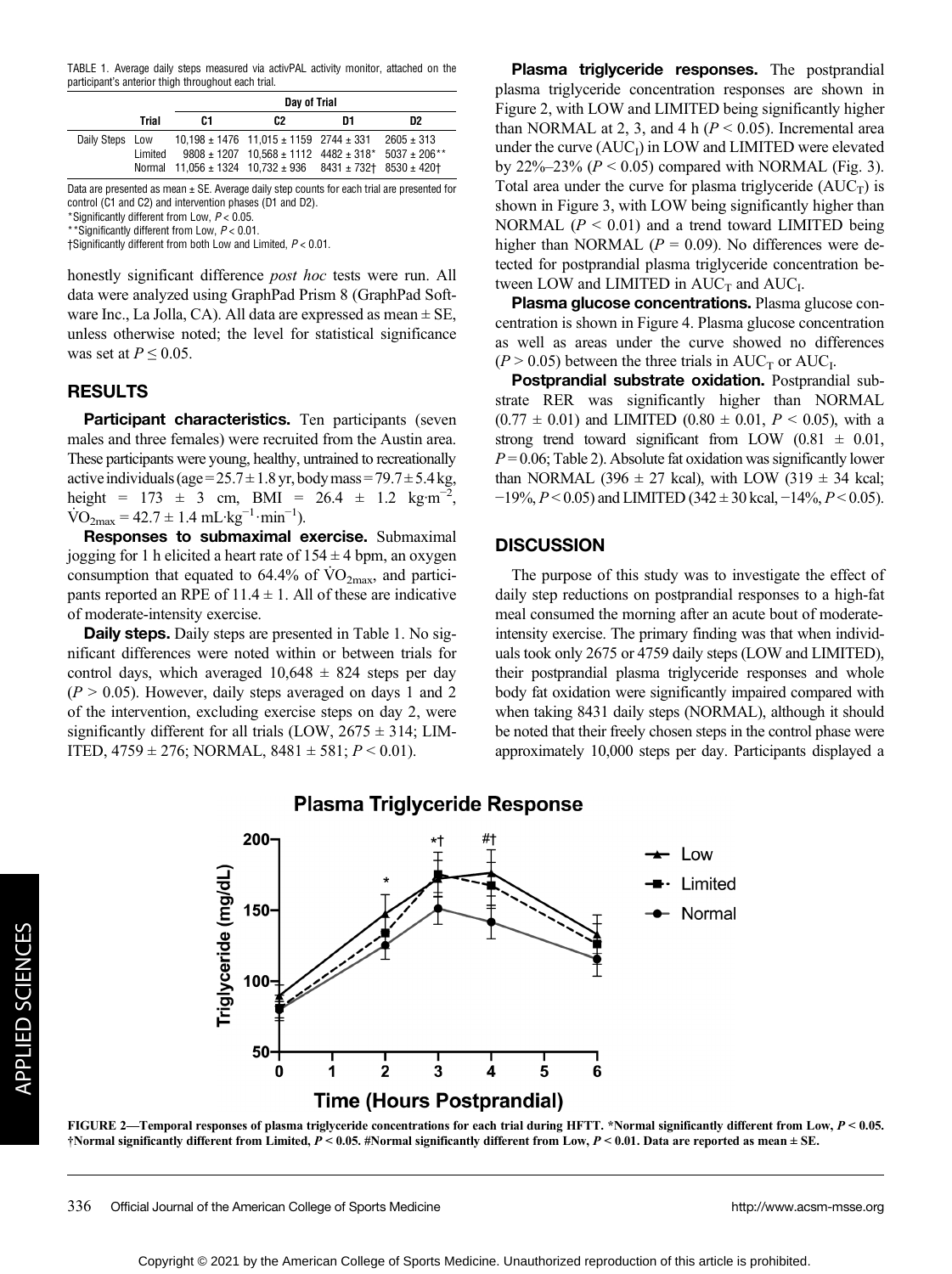Plasma Triglyceride Total Area Under the Curve



Plasma Triglyceride Incremental Area Under the Curve



FIGURE 3—Total and incremental areas under the curve of plasma triglyceride concentrations during HFTT for each trial. \*Significantly different from Low and Limited step group,  $P < 0.05$ . †Significantly different from Low step group,  $P < 0.01$ . Data are reported as mean  $\pm$  SE.

14%–19% reduction in fat oxidation and a concomitant 22%– 23% increase in TG  $AUC<sub>I</sub>$  when taking 2675–4759 steps per day compared with 8481 steps per day. Despite completing identical and substantial 1-h bouts of running  $(64\% \text{ VO}_{2\text{max}})$ the night before the HFTT, participants still displayed decreased responsiveness to this exercise if they reduced daily steps to approximately 2500–5000 steps per day, at least in regard to whole body fat oxidation and PPL. The increase in plasma TG concentration above NORMAL during LOW and LIMITED may be due to a reduced uptake of plasma triglyceride by tissue and reduced fat oxidation in LOW and LIMITED compared with NORMAL.

The  $22\% - 23\%$  increase in TG  $AUC_I$  above NORMAL and the concomitant 14%–19% reduction in fat oxidation below NORMAL with LOW and LIMITED are generally similar to the  $20\% - 40\%$  differences in TG AUC<sub>I</sub> reported previously for nonexercising controls compared with an exercise treatment (4,5,12,35). This lends credence to the emerging ideas concerning the interaction of physical inactivity and exercise (1,24). Although a 1-h bout of moderate-intensity running was performed the evening before the evaluation of fat metabolism in all trials, the effects of the previous days' low physical activity (i.e., LOW and LIMITED) were carried forward and impaired fat metabolism. This suggests that postprandial fat metabolism is influenced more by the inhibitory effects of inactivity than by the stimulating effects of exercise, at least with the current design.

Our findings are interesting in light of recent findings of a phenomenon termed "exercise resistance" (7,8). We previously observed that individuals taking less than 4000 daily steps were resistant to the exercise stimulus provided by 1-h of running at ~65%  $\rm \dot{VO}_{2max}$ , in terms of improving postprandial fat metabolism the morning after exercise. In these randomized crossover trials (7,8,36), the protective effects of exercise in preventing exaggerated rises in postprandial plasma triglycerides were not realized if daily step counts were reduced to <4000 steps per day by imposed sitting for 13 h. By imposing high required daily sitting, these investigators considerably reduced the amount of muscular activity of their participants as light-intensity activity makes up the majority of daily energy expenditure (17). It seems that by drastically reducing the contractile activity in the study participants, an environment was produced that prevented the classic improvement of the next day's responses to the exercise stimulus. It has been postulated in a recent meta-analysis by Ekelund et al. (37) that



# **Plasma Glucose Response**

FIGURE 4—Temporal responses of plasma glucose concentrations for each trial during HFTT. Data are reported as mean ± SE.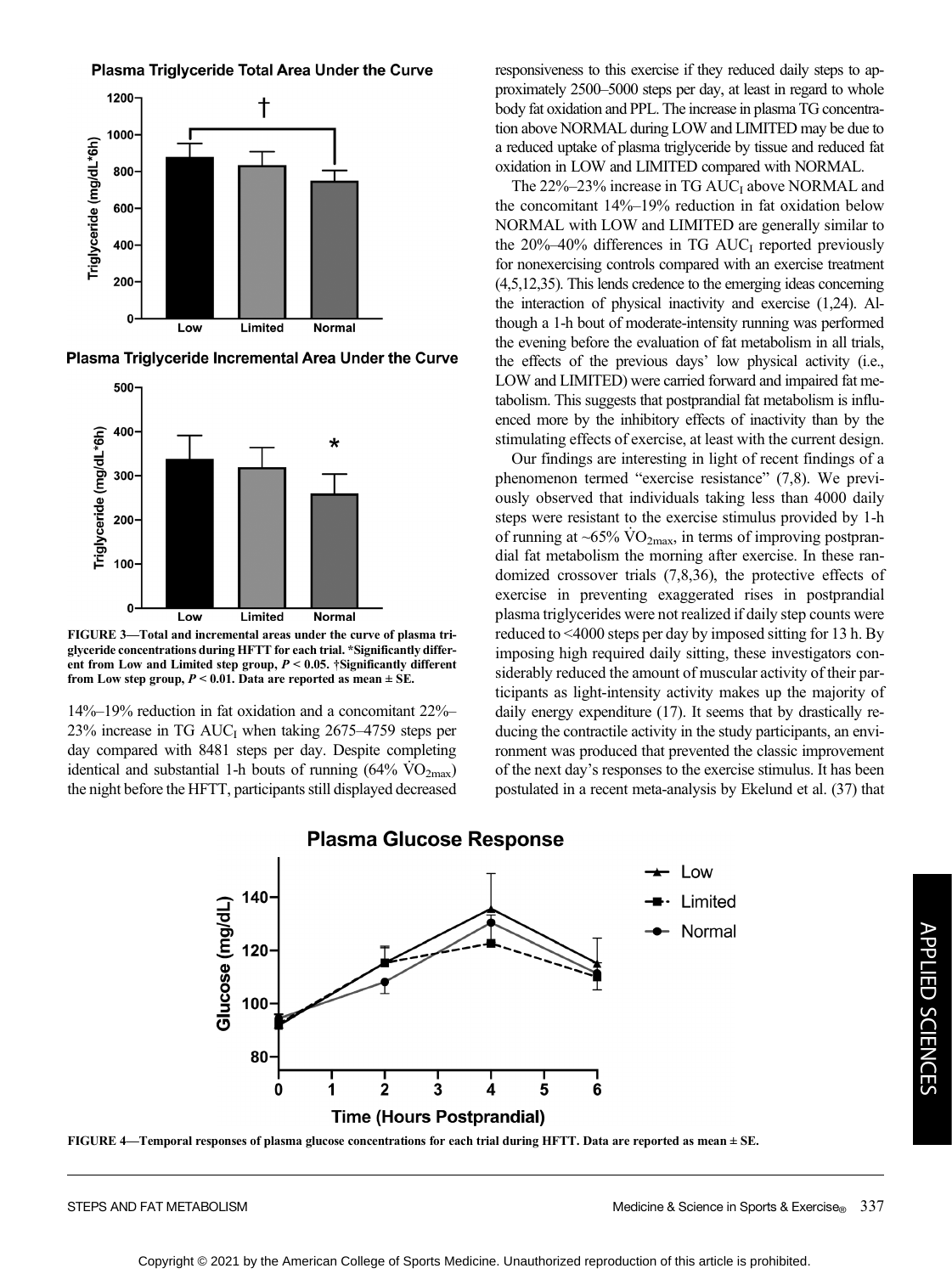TABLE 2. Overall postprandial substrate oxidation during HFTT for each trial.

|                                     |                  | <b>Treatment Group</b> |                    |  |
|-------------------------------------|------------------|------------------------|--------------------|--|
| <b>Variables</b>                    | Low              | Limited                | Normal             |  |
| RER                                 | $0.81 \pm 0.01$  | $0.80 + 0.01$          | $0.77 \pm 0.01*$   |  |
| Fat oxidation (% energy)            | $66.1 \pm 4.87$  | $69.6 \pm 3.93$        | $80.4 \pm 2.65$ *  |  |
| Fat oxidation (kcal/6 h)            | $318.9 \pm 34.5$ | $342.4 \pm 30.9$       | $396.0 \pm 27.5^*$ |  |
| CHO oxidation (% energy)            | $33.9 \pm 4.87$  | $30.4 \pm 3.93$        | $19.6 \pm 2.65$ *  |  |
| CHO oxidation (kcal/6 h)            | $164.0 \pm 25.3$ | $149.0 \pm 24.1$       | $97.8 \pm 12.8^*$  |  |
| Total energy expenditure (kcal/6 h) | $482.9 \pm 32.6$ | $491.4 \pm 31.2$       | $493.8 \pm 27.0$   |  |

Data are reported as mean  $\pm$  SE.

\*Significantly different from Low and Limited,  $P < 0.05$ .

individuals experiencing high levels of daily inactivity are at an increased risk of mortality even when participating in moderately high levels of daily activity or exercise. It seems inactivity may exert deleterious effects on the muscle beyond fat metabolism as well. Recent observations support this contention in that not only is PPL impaired but reduced myofibrillar protein synthesis can be seen in elderly (26) and young healthy individuals (38) in response to step reductions to ~1400 steps per day over 2 wk or less. Taken together, it seems that reduced contractile activity for long periods of the day causes a condition in which current exercise recommendations may not be effective for deriving some protective health benefits of exercise such as improved fat oxidation and PPL responses. In populations regularly experiencing prolonged sitting and inactivity (i.e., <5000 steps per day), it is not known if or what type of exercise regime might overcome "exercise resistance" in terms of reversing impaired fat metabolism, given the present observation that 1-h of running the evening before was ineffective. At least in terms of fat metabolism, it seems that approximately 8500 steps per day are needed to prevent exercise resistance. Previous studies suggest that avoiding exercise resistance may occur with as little as  $\sim$ 7900 steps per day (4). We have recently observed that if prolonged sitting throughout the day is interrupted hourly by 20 s of maximal cycling ( $5 \times 4$ -s bouts), exercise resistance can be prevented at least in terms of fat metabolism (39). It thus seems that exercise resistance can be prevented not just by accumulating steps throughout the day but also by accumulating bouts of very short maximal-intensity exercise. This implies that accumulating at least 8500 steps per day, although effective, is not the only method for preventing exercise resistance of fat metabolism.

Recent research has begun to place a particular emphasis on the benefits of increases in daily step counts given the ease of measurement and application (31,40–42). Some have recently proposed an inverse dose–response relationship between daily step counts and markers of healthy metabolism. Olsen et al. (24) found that reducing steps from  $\sim$ 10,500 to  $\sim$ 1400 steps per day for 2 wk increased postprandial TG  $AUC_T$  by 21% in the absence of exercise. Others have found that the incidence of CVD, type 2 diabetes, and all-cause mortality decreases when daily step count is increased (41) (42). Lee et al. (42) found rates of mortality progressively declined with increasing daily steps until plateauing at approximately 7500 steps per day. Contrary to the findings in the present study, the authors reported that groups taking as few at 4363 steps per day displayed reduced mortality compared with those

taking 2718 step per day. The difference in findings may be due to several factors, foremost, the different end points (i.e., acute fat metabolism vs mortality). Furthermore, the participants in Lee et al. (42) were substantially older than the population recruited for the current study. Moreover, a recent meta-analysis (41) suggested a 10% reduced risk of cardiovascular events for each 2000-step increase in daily step number up to 10,000 steps per day. These investigations differ from the findings in this study, as we did not find any improvements in acute postprandial plasma triglyceride responses or fat oxidation when an individual increased daily walking from  $\sim$ 2500 to  $\sim$ 5000 steps per day. A few important distinctions should be noted and may explain this discrepancy. First, and most obviously, the current investigation focused on responses the morning after moderate exercise and, thus, the benefits of acute exercise on fat metabolism, which were not used in the aforementioned studies. Second, the "baseline" step counts in almost all of these investigations exceeded 5000 steps per day (41–43), which excludes comparisons below this level of daily walking, such as the 2675 step per day trial presented herein. The current investigation was also conducted over a much shorter period than the observations with different end points. Lastly, PPL, although indicative of CVD events, is only a single factor contributing to the development of CVD and should not be considered equivalent or wholly indicative of CVD.

Daily step count at or below 5000 should be classified as a "sedentary lifestyle index" (31,40) and should be viewed as problematic because of the distinct health ramifications seen below this level of activity due to "nonexercise activity deficiency" (44). Although this is a reduction below the level that some would consider normal, it should not be disregarded. In fact, estimates from the NHANES study, based on objectively collected accelerometer data, indicate approximately 37% of the U.S. population would fall below this 5000 steps per day threshold of physical activity (29). Moreover, technological advances have drastically decreased occupational physical activity such that activity in much of the workforce can approximate that of sedentary, elderly individuals (45). The occurrence of these high levels of inactivity (i.e., <5000 steps per day) is not obviated completely even in health-conscious individuals. For example, "workday" sedentary time in 208 marathon and half-marathon participants was observed to be similar to those seen in the elderly in assisted living communities (46,47). When making recommendation regarding the steps per day count needed to elicit a normal postprandial fat metabolism, it was observed that approximately 8500 was effective, but 5000 and 2500 steps per day were not effective. Therefore, the lowest step count that we can recommend based on the current design is 8500 steps per day. However, we do not know about the effectiveness of any step count in the range of 5000–8500 steps per day.

Muscle lipoprotein lipase (LPL) is the rate-limiting enzyme for the clearance of plasma triglycerides (48). Therefore, decreased LPL activity is a logical candidate for explaining the increased PPL found in this study with LOW and LIMITED.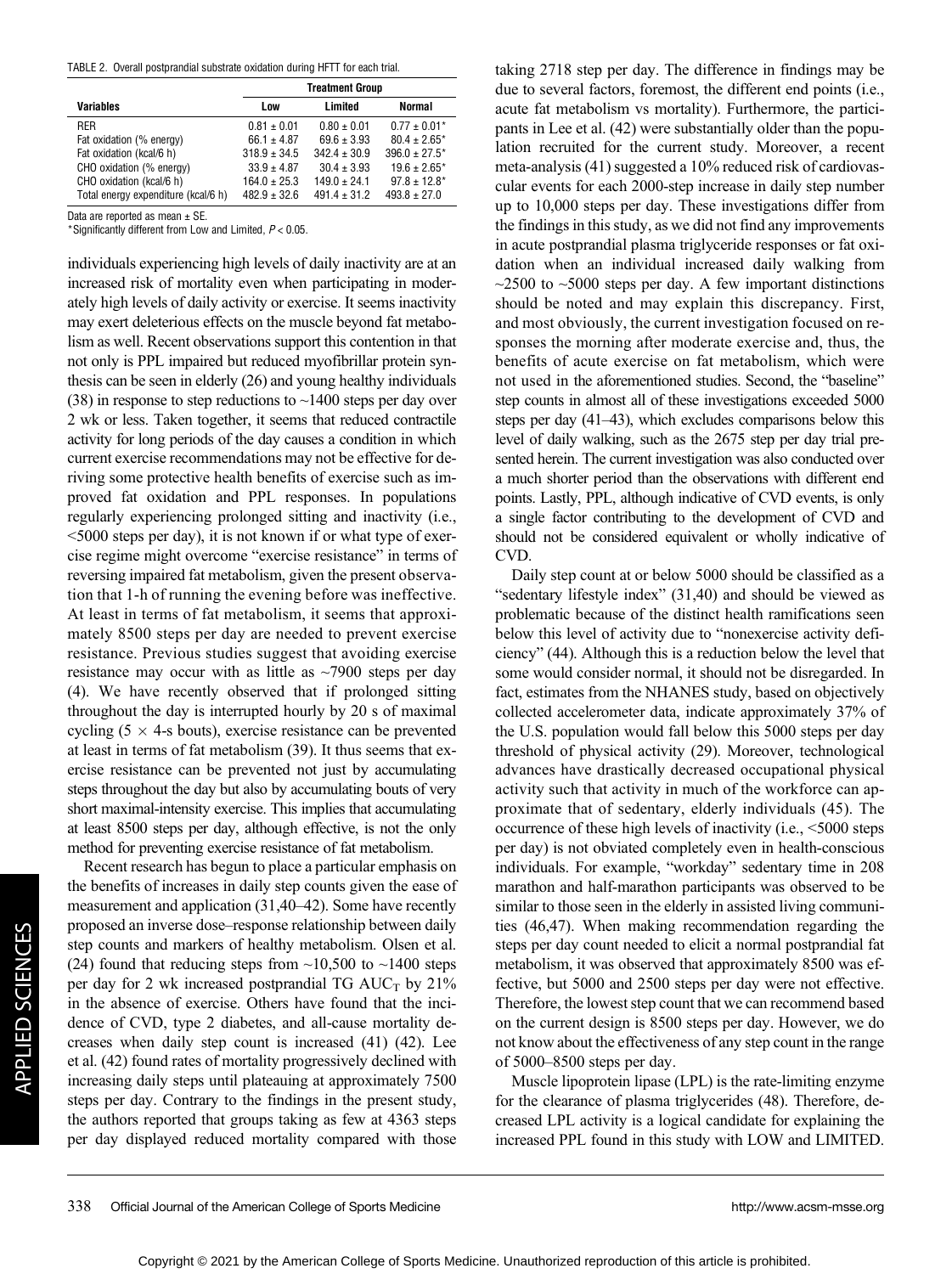Although not measured in the present investigation, low levels of contractile activity have been observed to drastically reduce the activity in LPL in muscle (49). In an animal model, hindlimb immobilization has been shown to have sizeable reductions (i.e., 90% decrease) in LPL activity, which developed rapidly  $($ >60% reduction in <12 h) (49). However, it seems the downregulation is posttranscriptional. Even in the tissue with more than 90% reduction in LPL activity, LPL mRNA was similar to baseline (49). In addition, the data from Bey and Hamilton (49) suggest that LPL mRNA is not increased with walking or levels of contractile activity associated with maximal increases in LPL activity. It might be that LPL activity is downregulated by some metabolite (e.g., GPIHBP1 protein endocytosis) induced during periods of prolonged inactivity (50,51). GPIHBP1 is the protein responsible for anchoring LPL to the luminal surface of the capillary, and impairing proper translocation could suppress LPL activity without significant reductions in transcription (51). However, this hypothesis was not tested in the present study and is introduced only as a possible example.

In conclusion, to the best of our knowledge, the current investigation is the first to indicate that 2 d of step reductions to

#### **REFERENCES**

- 1. Holloszy J, Rennie M, Hickson R, Conlee R, Hagberg J. Physiological consequences of the biochemical adaptations to endurance exercise. Ann N Y Acad Sci. 1977;301(1):440–50.
- 2. Holloszy JO, Kohrt WM. Regulation of carbohydrate and fat metabolism during and after exercise. Annu Rev Nutr. 1996;16:121–38.
- 3. Holloszy JO, Skinner JS, Toro G, Cureton TK. Effects of a six month program of endurance exercise on the serum lipids of middle-age man. Am J Cardiol. 1964;14:753-60.
- 4. Trombold JR, Christmas KM, Machin DR, Kim IY, Coyle EF. Acute high-intensity endurance exercise is more effective than moderate-intensity exercise for attenuation of postprandial triglyceride elevation. J Appl Physiol (1985). 2013;114(6):792–800.
- 5. Kim IY, Park S, Trombold JR, Coyle EF. Effects of moderate- and intermittent low-intensity exercise on postprandial lipemia. Med Sci Sports Exerc. 2014;46(10):1882–90.
- 6. Trombold JR, Christmas KM, Machin DR, et al. Postexercise macronutrient intake and subsequent postprandial triglyceride metabolism. Med Sci Sports Exerc. 2014;46(11):2099–106.
- 7. Kim I-Y, Park S, Chou T-H, Trombold JR, Coyle EF. Prolonged sitting negatively affects the postprandial plasma triglyceride lowering effect of acute exercise. Am J Physiol Endocrinol Metab. 2016;311(5):E891–8.
- 8. Akins JD, Crawford CK, Burton HM, Wolfe AS, Vardarli E, Coyle EF. Inactivity induces resistance to the metabolic benefits following acute exercise. J Appl Physiol (1985). 2019;126(4):1088–94.
- 9. Patsch JR, Miesenböck G, Hopferwieser T, et al. Relation of triglyceride metabolism and coronary artery disease. Studies in the postprandial state. Arterioscler Thromb Vasc Biol. 1992;12(11):1336–45.
- 10. Malkova D, Evans RD, Frayn KN, Humphreys SM, Jones PR, Hardman AE. Prior exercise and postprandial substrate extraction across the human leg. Am J Physiol Endocrinol Metab. 2000;279(5):E1020-8.
- 11. Gill JM, Hardman AE. Postprandial lipemia: effects of exercise and restriction of energy intake compared. Am J Clin Nutr. 2000;71(2):465-71.
- 12. Zhang JQ, Ji LL, Fretwell VS, Nunez G. Effect of exercise on postprandial lipemia in men with hypertriglyceridemia. Eur J Appl Physiol. 2006;98(6):575–82.
- 13. Thomas TR, Fischer BA, Kist WB, Horner KE, Cox RH. Effects of exercise and n-3 fatty acids on postprandial lipemia. J Appl Physiol. 2000;88(6):2199–204.

approximately 2500–5000 steps per day can decrease an individual's responsiveness to an acute aerobic exercise bout in terms of stimulating the next day's improvements in fat oxidation and PPL. When participants took 5000 or fewer daily steps and despite performing a 1-h bout of exercise, they displayed a 16%–19% decrease in fat oxidation and a 22%–23% increase in postprandial plasma TG excursions the next day compared with NORMAL (approximately 8500 steps per day;  $P < 0.05$ ). Therefore, it could be recommended that for optimal fat metabolism, people do not reduce their step count below approximately 8500 steps per day, even if they are additionally exercising at a moderate intensity.

The results of the study are presented clearly, honestly, and without fabrication, falsification, or inappropriate data manipulation. The results of the present study do not constitute endorsement by the ACSM. The authors declare no conflicts of interest in this unfunded research.

Author contributions: H. M. B. and E. F. C. conceived the research and designed the experiment; H. M. B. recruited subjects and performed experiments; H. M. B. and E. F. C. interpreted results of experiments; H. M. B. prepared figures, performed statistical analyses, and drafted the manuscript; H. M. B. and E. F. C. edited and revised manuscript; H. M. B. and E. F. C. approved final version of manuscript.

- 14. Tanaka T, Ordovas JM, Delgado-Lista J, et al. Peroxisome proliferatoractivated receptor alpha polymorphisms and postprandial lipemia in healthy men. *J Lipid Res*. 2007;48(6):1402-8.
- 15. Weiss EP, Brandauer J, Kulaputana O, et al. FABP2 Ala54Thr genotype is associated with glucoregulatory function and lipid oxidation after a high-fat meal in sedentary nondiabetic men and women. Am J Clin Nutr. 2007;85(1):102–8.
- 16. Nordestgaard BG, Benn M, Schnohr P, Tybjaerg-Hansen A. Nonfasting triglycerides and risk of myocardial infarction, ischemic heart disease, and death in men and women. JAMA. 2007;298(3): 299–308.
- 17. Bansal S, Buring JE, Rifai N, Mora S, Sacks FM, Ridker PM. Fasting compared with nonfasting triglycerides and risk of cardiovascular events in women. JAMA. 2007;298(3):309–16.
- 18. Biswas A, Oh PI, Faulkner GE, et al. Sedentary time and its association with risk for disease incidence, mortality, and hospitalization in adults: a systematic review and meta-analysis. Ann Intern Med. 2015; 162(2):123–32.
- 19. van der Ploeg HP, Chey T, Korda RJ, Banks E, Bauman A. Sitting time and all-cause mortality risk in 222 497 Australian adults. Arch Intern Med. 2012;172(6):494–500.
- 20. Young DR, Hivert MF, Alhassan S, et al. Sedentary behavior and cardiovascular morbidity and mortality: a science advisory from the American Heart Association. Circulation. 2016;134(13): e262–79.
- 21. Patel AV, Bernstein L, Deka A, et al. Leisure time spent sitting in relation to total mortality in a prospective cohort of US adults. Am J Epidemiol. 2010;172(4):419–29.
- 22. Hamilton MT, Healy GN, Dunstan DW, Zderic TW, Owen N. Too little exercise and too much sitting: inactivity physiology and the need for new recommendations on sedentary behavior. Curr Cardiovasc Risk Rep. 2008;2(4):292–8.
- 23. Manson JE, Greenland P, LaCroix AZ, et al. Walking compared with vigorous exercise for the prevention of cardiovascular events in women. N Engl J Med. 2002;347(10):716-25.
- 24. Olsen RH, Krogh-Madsen R, Thomsen C, Booth FW, Pedersen BK. Metabolic responses to reduced daily steps in healthy nonexercising men. JAMA. 2008;299(11):1261–3.